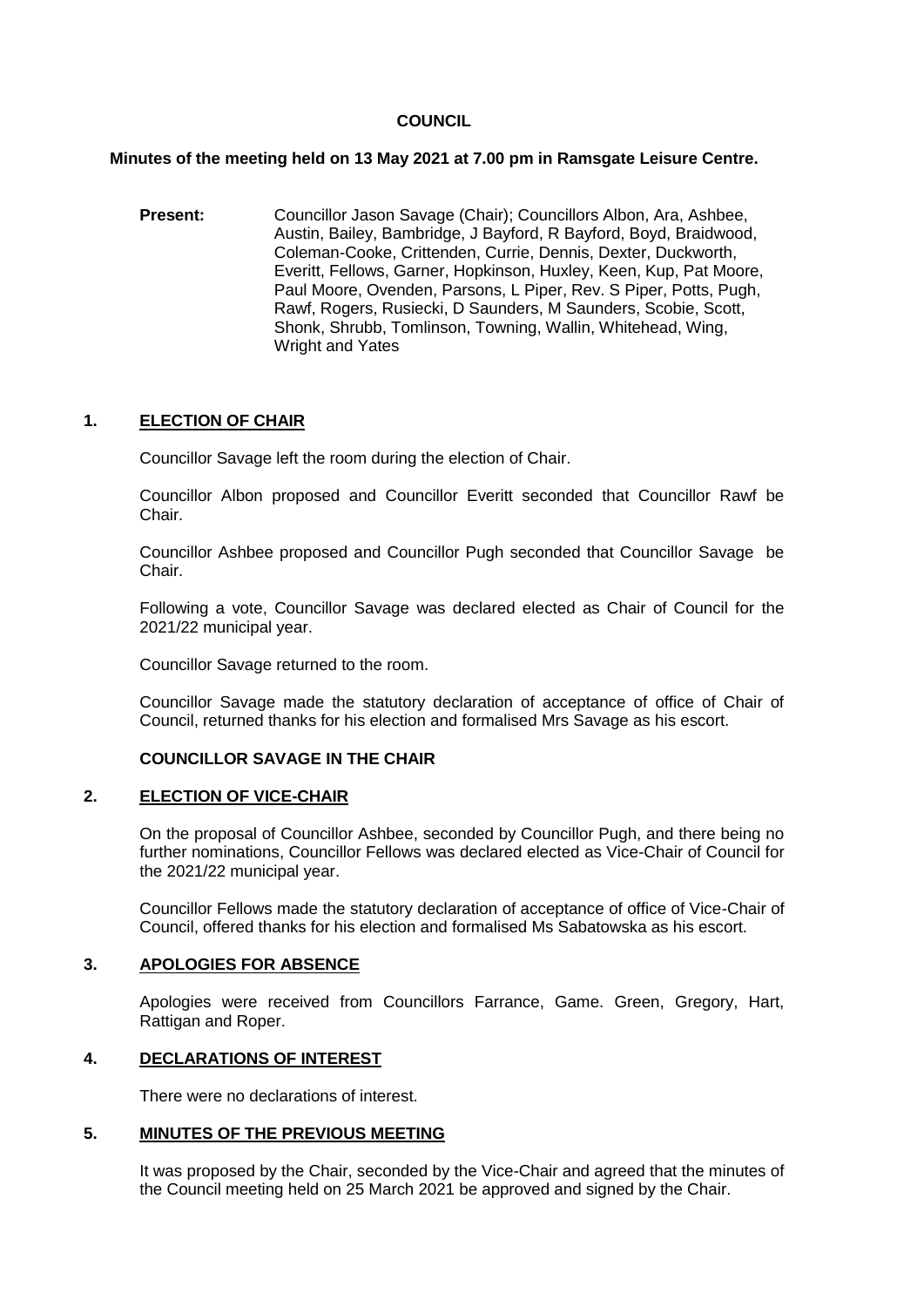### **6. ANNOUNCEMENTS**

Members offered their congratulations to Councillors Austin, Shonk and Wallin for their recent election.

## **7. RESPONSIBILITY FOR FUNCTIONS - EXECUTIVE DELEGATIONS**

Council was informed of the Cabinet portfolios, Cabinet portfolio holders and Shadow Cabinet portfolio holders for the 2021/22 municipal year as follows:

| <b>Name of Cabinet Portfolio</b> | <b>Cabinet Portfolio Holder</b>                         | <b>Shadow Cabinet Portfolio</b><br><b>Holder</b> |  |  |  |
|----------------------------------|---------------------------------------------------------|--------------------------------------------------|--|--|--|
| Leader of the Council            | Vacant                                                  | <b>Councillor Ashbee</b>                         |  |  |  |
| Deputy Leader                    | <b>Councillor Whitehead</b>                             | <b>Councillor Pugh</b>                           |  |  |  |
| Port and Harbours,               | <b>Councillor Everitt</b>                               | Councillor Ashbee                                |  |  |  |
| Ramsgate Regeneration and        |                                                         |                                                  |  |  |  |
| Planning                         |                                                         |                                                  |  |  |  |
| Finance,                         | <b>Councillor D Saunders</b><br><b>Councillor Yates</b> |                                                  |  |  |  |
| Administration and               |                                                         |                                                  |  |  |  |
| <b>Community Wealth Building</b> |                                                         |                                                  |  |  |  |
| Economic<br>Estates<br>and       | <b>Councillor Duckworth</b>                             | <b>Councillor Pugh</b>                           |  |  |  |
| Development                      |                                                         |                                                  |  |  |  |
| <b>Operational Services</b>      | <b>Councillor Albon</b>                                 | <b>Councillor Kup</b>                            |  |  |  |
| Housing and Community            | <b>Councillor Whitehead</b>                             | Councillor J Bayford                             |  |  |  |
| <b>Services</b>                  |                                                         |                                                  |  |  |  |

## **8. CONSTITUTION OF COMMITTEES, POLITICAL BALANCE, APPOINTMENTS TO COMMITTEES, PANELS AND BOARDS**

## **NUMBER AND SIZE OF COMMITTEES**

It was proposed by the Chair, seconded by the Vice-Chair and Members agreed the number of committees and the number of Members to serve on those committees as shown in table 2 of the report, namely

| <b>Committee</b>                                  | <b>Number of Members</b>        |  |  |
|---------------------------------------------------|---------------------------------|--|--|
| <b>Planning Committee</b>                         | 14                              |  |  |
| <b>Licensing Board</b>                            | 12                              |  |  |
| Overview and Scrutiny Panel                       | 14                              |  |  |
| Governance and Audit Committee                    | 12                              |  |  |
| <b>General Purposes Committee</b>                 | 12                              |  |  |
| Boundary and Electoral Arrangements Working Party | 6                               |  |  |
|                                                   |                                 |  |  |
| <b>Constitutional Review Working Party</b>        | 4 (+2 independent)              |  |  |
| Joint Transportation Board*                       | $7$ (+1 parish)                 |  |  |
| Standards Committee**                             | 8 (+ 4 independent, + 3 parish) |  |  |

## **PROPORTIONALITY**

Councillor S Piper proposed and Councillor Ashbee seconded option B.

Councillor Everitt proposed and Councillor Albon seconded option C.

Upon being put to the vote option B was agreed.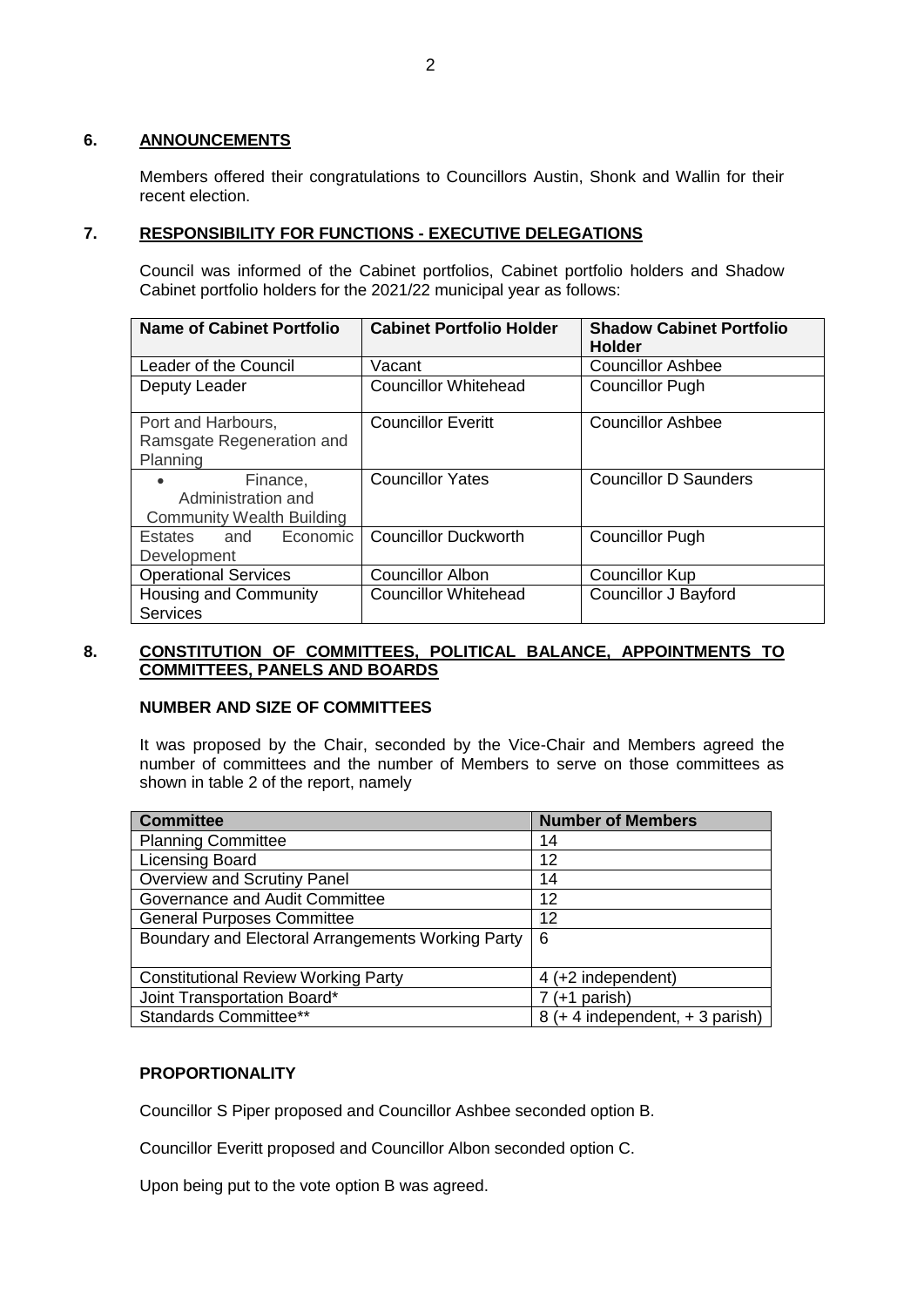# **NOMINATION OF MEMBERS TO SERVE ON COMMITTEES**

The nominations of Members to serve on committees were as follows:

|                | r ianning vommutee  |                |            |   |                            |       |        |  |  |  |  |
|----------------|---------------------|----------------|------------|---|----------------------------|-------|--------|--|--|--|--|
|                | <b>Conservative</b> |                | Labour     |   | <b>Thanet Independents</b> | Green |        |  |  |  |  |
| 1              | Tomlinson           | 1              | Albon      | 1 | Rusiecki                   | 1     | Garner |  |  |  |  |
| $\overline{2}$ | Coleman-Cooke       | $\overline{2}$ | Keen       |   |                            |       |        |  |  |  |  |
| 3              | J. Bayford          | 3              | Pat Moore  |   |                            |       |        |  |  |  |  |
| $\overline{4}$ | Hart                | 4              | Hopkinson  |   |                            |       |        |  |  |  |  |
| 5              | Paul Moore          | 5              | Crittenden |   |                            |       |        |  |  |  |  |
| 6              | Scott               |                |            |   |                            |       |        |  |  |  |  |
| $\overline{7}$ | Wright              |                |            |   |                            |       |        |  |  |  |  |

# **Planning Committee**

## **Planning Committee** *(pool of substitute Members)*

| <b>Conservative</b> |         | Labour         |           |   | <b>Thanet Independents</b> | Green |        |  |
|---------------------|---------|----------------|-----------|---|----------------------------|-------|--------|--|
| $\mathbf 1$         | Dexter  | 1              | Everitt   | 1 | Braidwood                  | 1     | Vacant |  |
| $\overline{2}$      | Towning | $\overline{2}$ | Whitehead |   |                            |       |        |  |
| 3                   | Vacant  | 3              | Scobie    |   |                            |       |        |  |
| $\overline{4}$      | Vacant  | 4              | Currie    |   |                            |       |        |  |
| 5                   | Vacant  | 5              | Vacant    |   |                            |       |        |  |
| 6                   | Vacant  |                |           |   |                            |       |        |  |
| $\overline{7}$      | Vacant  |                |           |   |                            |       |        |  |

**Licensing Board**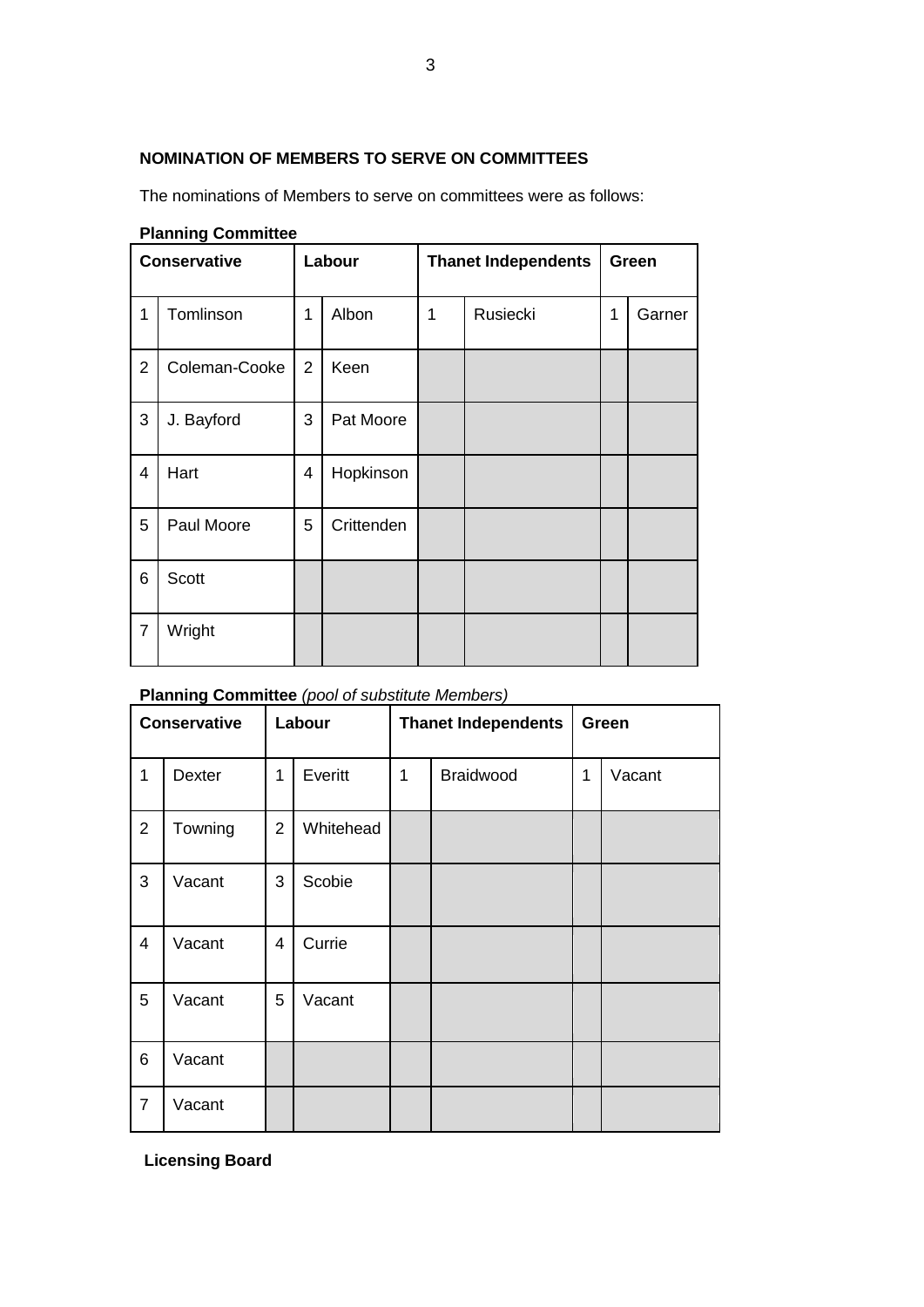| <b>Conservative</b> |               |                | Labour |   | <b>Thanet Independents</b> | Green |      |  |
|---------------------|---------------|----------------|--------|---|----------------------------|-------|------|--|
| 1                   | Bambridge     | 1              | Ara    | 1 | Potts                      | 1     | Wing |  |
| $\overline{2}$      | Rogers        | $\overline{2}$ | Scobie |   |                            |       |      |  |
| 3                   | <b>Dexter</b> | 3              | Huxley |   |                            |       |      |  |
| 4                   | M Saunders    | 4              | Green  |   |                            |       |      |  |
| 5                   | Shrubb        |                |        |   |                            |       |      |  |
| 6                   | Wright        |                |        |   |                            |       |      |  |

# **Overview & Scrutiny Panel**

|                | <b>Conservative</b> |                | Labour    |                | <b>Thanet Independents</b> | Green |        |
|----------------|---------------------|----------------|-----------|----------------|----------------------------|-------|--------|
| 1              | R Bayford           | 1              | Currie    | 1              | L Piper                    | 1     | Austin |
| $\overline{2}$ | Boyd                | $\overline{2}$ | Keen      | $\overline{2}$ | S Piper                    |       |        |
| 3              | Coleman-Cooke       | 3              | Pat Moore |                |                            |       |        |
| $\overline{4}$ | Paul Moore          | 4              | Huxley    |                |                            |       |        |
| 5              | Rattigan            |                |           |                |                            |       |        |
| 6              | Scott               |                |           |                |                            |       |        |
| $\overline{7}$ | Tomlinson           |                |           |                |                            |       |        |

# **Governance and Audit Committee**

| <b>Conservative</b> |        |   | Labour    |   | <b>Thanet Independents</b> | Green |        |
|---------------------|--------|---|-----------|---|----------------------------|-------|--------|
|                     | Boyd   |   | Pat Moore | 1 | Braidwood                  |       | Garner |
| 2                   | Dexter | 2 | Duckworth |   |                            |       |        |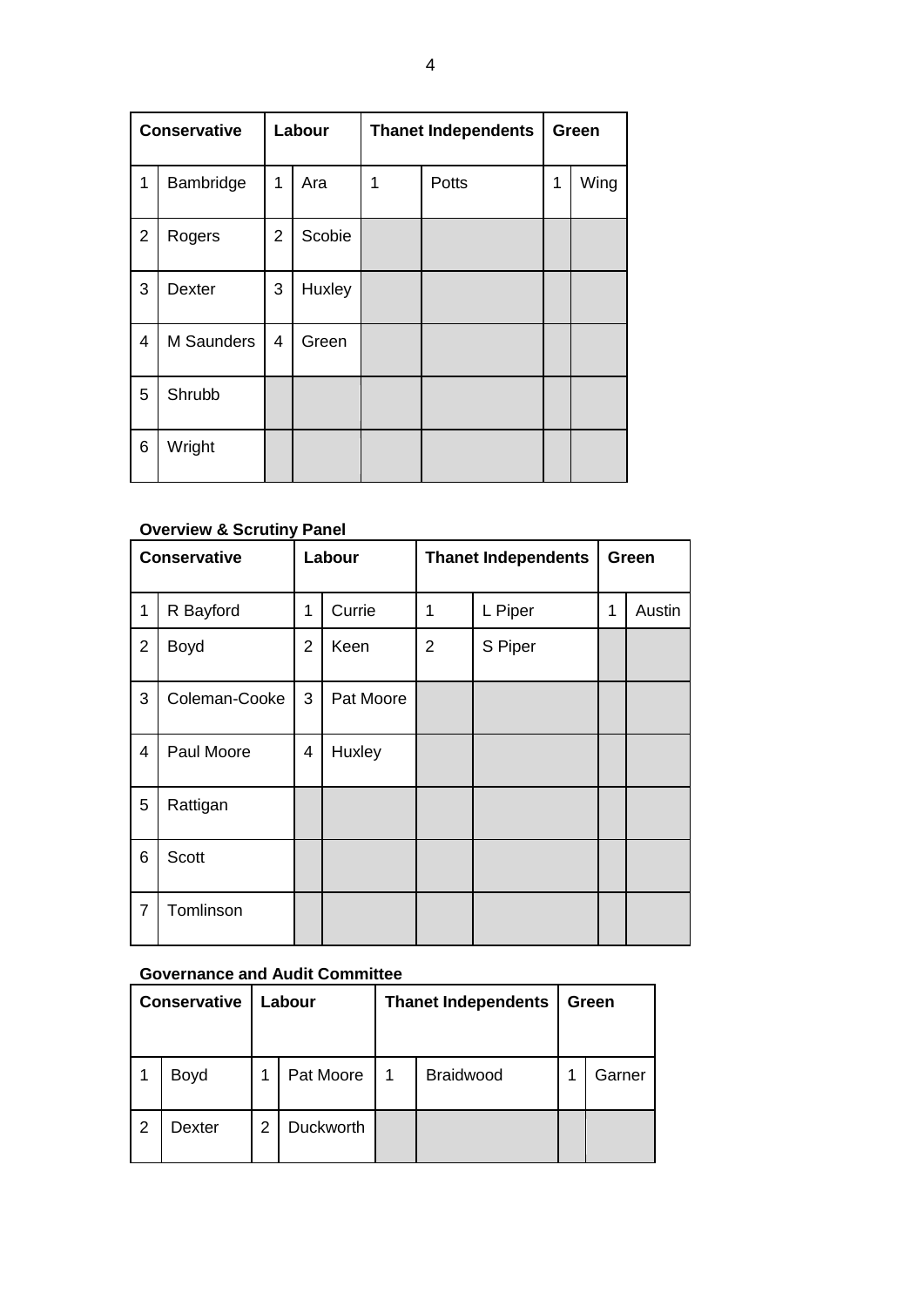| 3 | Kup     | 3 | Hopkinson |  |  |
|---|---------|---|-----------|--|--|
| 4 | Rugh    | 4 | Whitehead |  |  |
| 5 | Shrubb  |   |           |  |  |
| 6 | Towning |   |           |  |  |

# **Governance and Audit Committee** *(Pool of Substitute Members)*

| <b>Conservative</b> |          | Labour         |         |   | <b>Thanet Independents</b> | Green |        |  |
|---------------------|----------|----------------|---------|---|----------------------------|-------|--------|--|
| 1                   | Rattigan | 1              | Yates   | 1 | Vacant                     | 1     | Vacant |  |
| $\overline{2}$      | Scott    | $\overline{2}$ | Everitt |   |                            |       |        |  |
| 3                   | Vacant   | 3              | Vacant  |   |                            |       |        |  |
| 4                   | Vacant   | $\overline{4}$ | Vacant  |   |                            |       |        |  |
| 5                   | Vacant   |                |         |   |                            |       |        |  |
| 6                   | Vacant   |                |         |   |                            |       |        |  |

# **General Purposes Committee**

| <b>Conservative</b> |               | Labour         |         |   | <b>Thanet Independents</b> | Green |      |  |
|---------------------|---------------|----------------|---------|---|----------------------------|-------|------|--|
| 1                   | Ashbee        | 1              | Albon   | 1 | S Piper                    | 1     | Wing |  |
| $\overline{2}$      | R Bayford     | $\overline{2}$ | Everitt |   |                            |       |      |  |
| 3                   | <b>Dexter</b> | 3              | Rawf    |   |                            |       |      |  |
| $\overline{4}$      | D Saunders    | $\overline{4}$ | Ovenden |   |                            |       |      |  |
| 5                   | M Saunders    |                |         |   |                            |       |      |  |
| 6                   | Wright        |                |         |   |                            |       |      |  |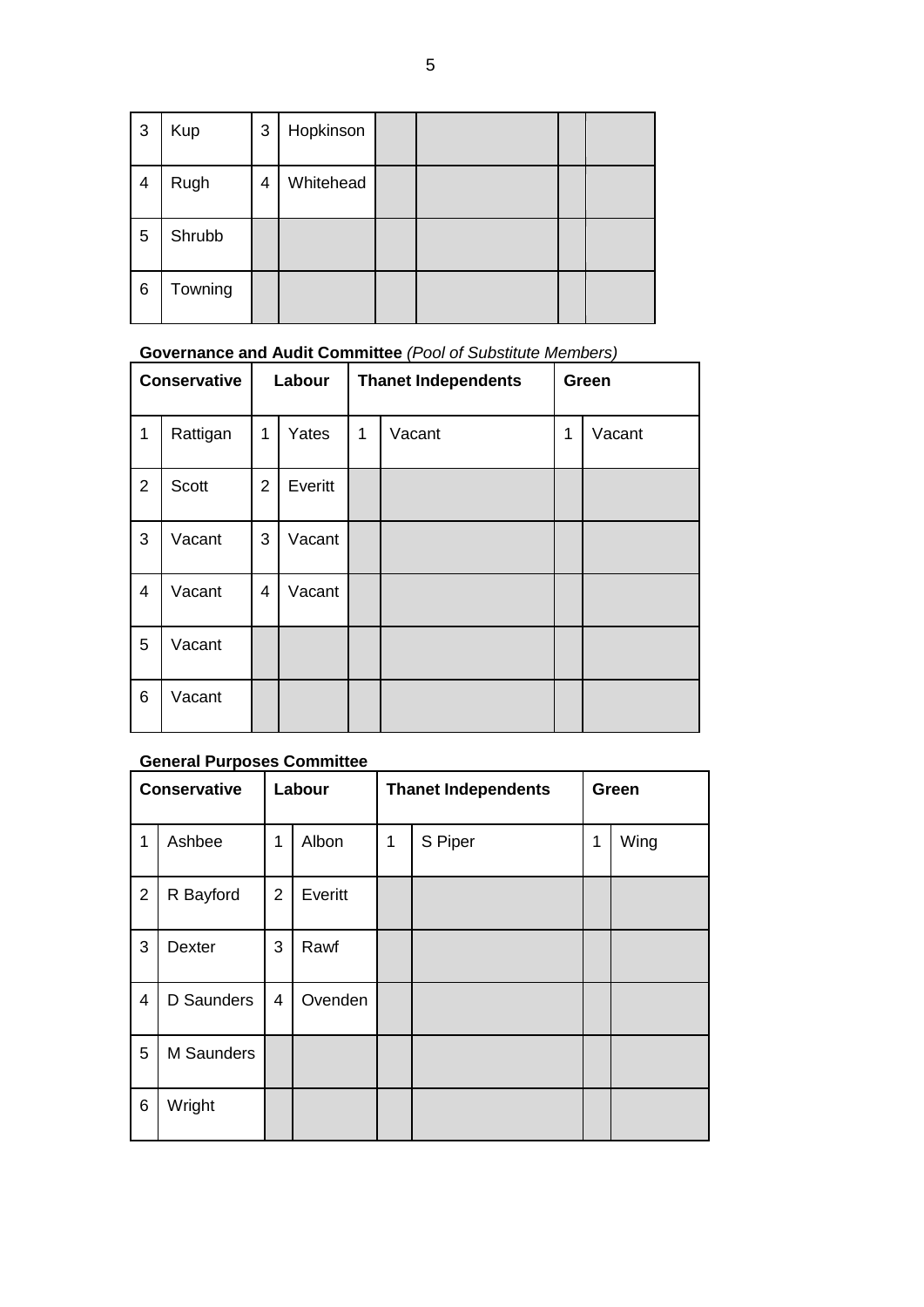# **General Purposes -** *(Pool of Substitute Members)*

| <b>Conservative</b> |        |                | Labour           |   | <b>Thanet Independents</b> | Green |        |  |
|---------------------|--------|----------------|------------------|---|----------------------------|-------|--------|--|
| 1                   | Vacant | 1              | <b>Duckworth</b> | 1 | Rusiecki                   | 1     | Vacant |  |
| $\overline{2}$      | Vacant | $\overline{2}$ | Pat Moore        |   |                            |       |        |  |
| 3                   | Vacant | 3              | Scobie           |   |                            |       |        |  |
| $\overline{4}$      | Vacant | 4              | vacant           |   |                            |       |        |  |
| 5                   | Vacant |                |                  |   |                            |       |        |  |
| 6                   | Vacant |                |                  |   |                            |       |        |  |

# **Boundaries and Electoral Arrangements Working Party**

| <b>Conservative</b> |            |   | Labour |   | <b>Thanet Independents</b> | Green |  |  |
|---------------------|------------|---|--------|---|----------------------------|-------|--|--|
| 1                   | Paul Moore | 1 | Currie | 1 | Dennis                     |       |  |  |
| 2                   | Parsons    | 2 | Albon  |   |                            |       |  |  |
| 3                   | Rattigan   |   |        |   |                            |       |  |  |

# **Constitutional Review Working Party**

| <b>Conservative</b> |        | Labour |           | <b>Thanet</b><br><b>Independents</b> |          | Green |  | Independent<br><b>Members</b><br>(non Councillors) * |               |
|---------------------|--------|--------|-----------|--------------------------------------|----------|-------|--|------------------------------------------------------|---------------|
| 1                   | Ashbee | 1      | Hopkinson | 1                                    | Rusiecki |       |  | 1                                                    | <b>Tucker</b> |
| $\overline{2}$      | Hart   |        |           |                                      |          |       |  | $\overline{2}$                                       | Wellbrook     |
|                     |        |        |           |                                      |          |       |  | 3                                                    | Lorenzo       |
|                     |        |        |           |                                      |          |       |  | 4                                                    | Vacant        |

NOTE: **\***drawn from the Independent Members of the Standards Committee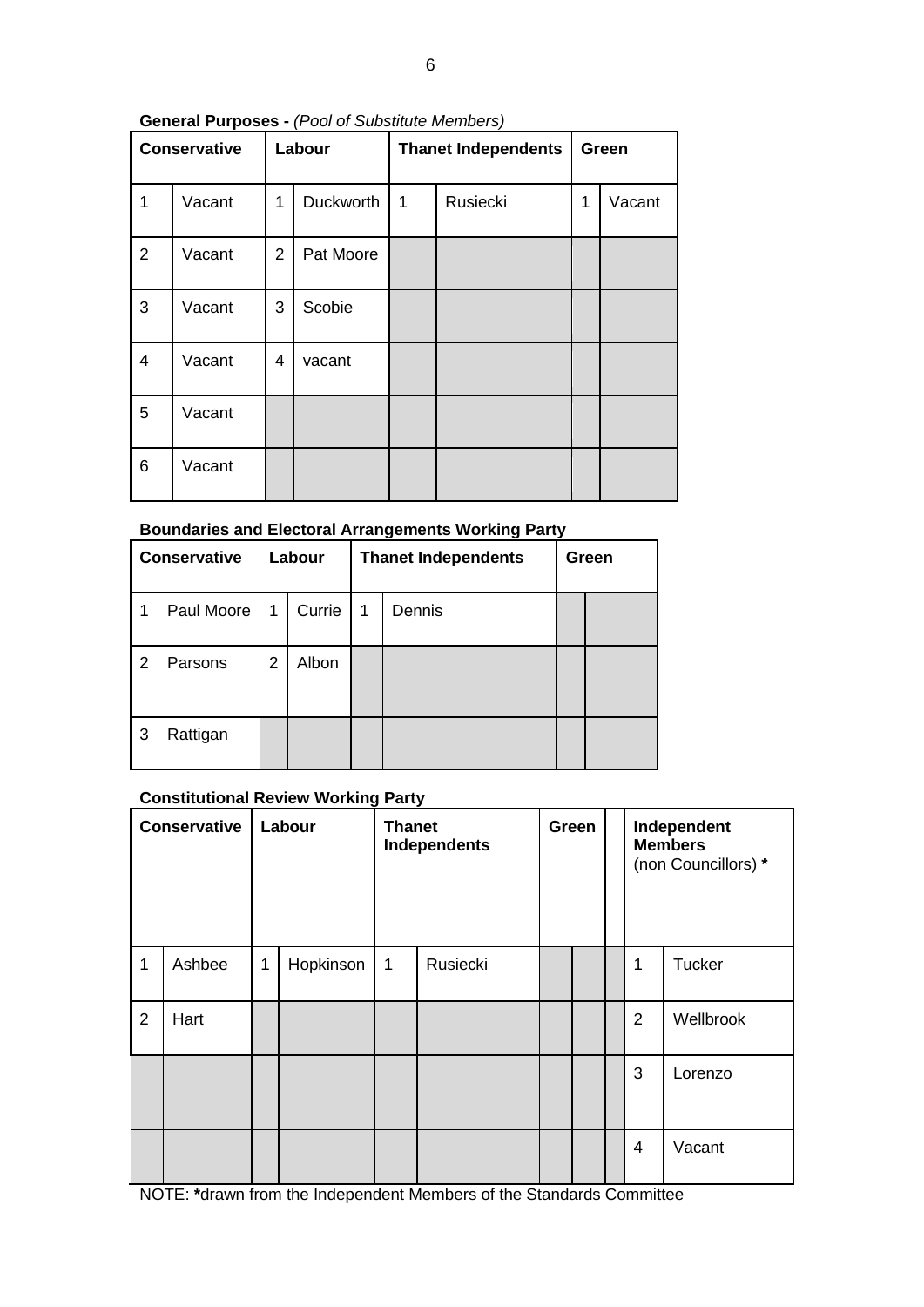# **Standards Committee**

| <b>Conservative</b> |           | Labour         |                  | <b>Thanet</b><br>Independents |        | Green |  | Independent<br><b>Members</b><br>(non Councillors) * |           |
|---------------------|-----------|----------------|------------------|-------------------------------|--------|-------|--|------------------------------------------------------|-----------|
| $\mathbf{1}$        | J Bayford | 1              | Scobie           | 1                             | Dennis |       |  | 1                                                    | Tucker    |
| 2                   | Dexter    | $\overline{2}$ | Crittenden       |                               |        |       |  | $\overline{2}$                                       | Wellbrook |
| 3                   | Fellows   | 3              | <b>Duckworth</b> |                               |        |       |  | 3                                                    | Lorenzo   |
| $\overline{4}$      | Kup       |                |                  |                               |        |       |  | $\overline{4}$                                       | Vacant    |

# **Joint Transport Board**

| <b>Conservative</b> |            | Labour |          | <b>Thanet Independents</b> |              |  | Green | <b>Parish</b> |
|---------------------|------------|--------|----------|----------------------------|--------------|--|-------|---------------|
|                     | M Saunders | 1      | Scobie   | 1                          | <b>Potts</b> |  |       |               |
| 2                   | Fellows    | 2      | Yates    |                            |              |  |       |               |
| 3                   | Hart       | 3      | Farrance |                            |              |  |       |               |

## **ELECTION OF CHAIR AND VICE-CHAIR TO COMMITTEES, PANELS AND BOARDS FOR THE 2021/22 MUNICIPAL YEAR**

# **Chair of the Planning Committee**

Councillor Ashbee proposed, Councillor Pugh seconded and Members agreed Councillor Tomlinson.

## **Vice-Chair of the Planning Committee**

Councillor Ashbee proposed, Councillor Pugh seconded and Members agreed Councillor Coleman-Cooke.

## **Chair of the Licensing Board**

Councillor Ashbee proposed, Councillor Pugh seconded and Members agreed Councillor Bambridge.

# **Vice-Chair of the Licensing Board**

Councillor Ashbee proposed, Councillor Pugh seconded and Members agreed Councillor Rogers.

## **Chair of the Overview and Scrutiny Panel**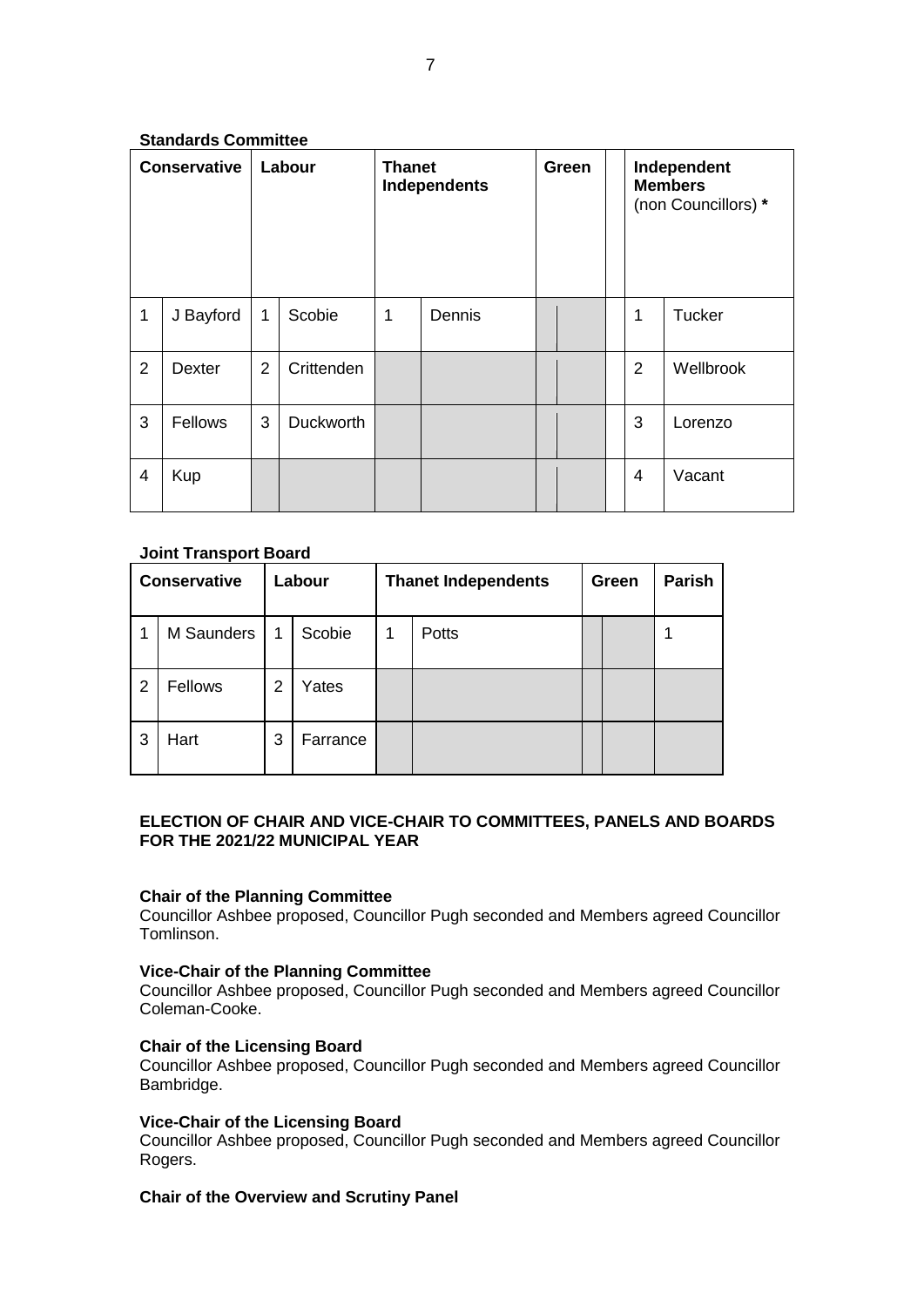Councillor Ashbee proposed, Councillor Pugh seconded and Members agreed Councillor R Bayford.

#### **Vice-Chair of the Overview and Scrutiny Panel**

Councillor Ashbee proposed, Councillor Pugh seconded Councillor S Piper. Councillor Everitt proposed, Councillor Rawf seconded Councillor Currie.

Upon being put to the vote, Councillor S Piper was declared elected.

### **Chair of the Governance and Audit Committee**

Councillor Ashbee proposed, Councillor Pugh seconded Councillor Boyd. Councillor Austin proposed, Councillor Wing seconded Councillor Garner.

Upon being put to the vote, Councillor Boyd was declared elected.

### **Vice-Chair of the Governance and Audit Committee**

Councillor Ashbee proposed, Councillor Pugh seconded and Members agreed Councillor Dexter.

#### **Chair of the Joint Transportation Board**

Councillor Ashbee proposed, Councillor Pugh seconded and Members agreed Councillor M Saunders.

### **Chair of the General Purposes Committee**

Councillor Pugh proposed, Councillor Kup seconded and Members agreed Councillor Ashbee.

### **STANDARDS COMMITTEE AND CONSTITUTIONAL REVIEW WORKING PARTY**

It was proposed by the Chair, seconded by the Vice-Chair and Members agreed that Mr Tucker be appointed Chair of the Standards Committee and Constitutional Review Working Party for the 2021/22 year.

It was proposed by the Chair, seconded by the Vice-Chair and Members agreed that Mr Wellbrook be appointed Vice-Chair of the Standards Committee and Constitutional Review Working Party for the 2021/22 year.

### **9. REPRESENTATION ON OUTSIDE BODIES**

It was proposed by the Chair, seconded by the Vice-Chair and Members agreed the list of Executive and Non-Executive outside bodies, and the nominations to the Non-Executive outside bodies, as detailed in annex 1 and annex 2 of the report.

### **10. CALENDAR OF MEETINGS**

The Chair advised that the Planning Committee meeting scheduled for 16 June 2021 would be moved to 23 June 2021, and that the Governance and Audit Committee meeting scheduled for 22 September 2021 would be moved to 29 September 2021. Subject to these changes the Chair proposed and Vice-Chair seconded the calendar of meetings as set out at Annex 1 to the report.

Councillor Ashbee proposed an amendment to the motion, Councillor Pugh seconded and Members agreed that an additional ordinary Council meeting be added to the calendar on 3 June 2021.